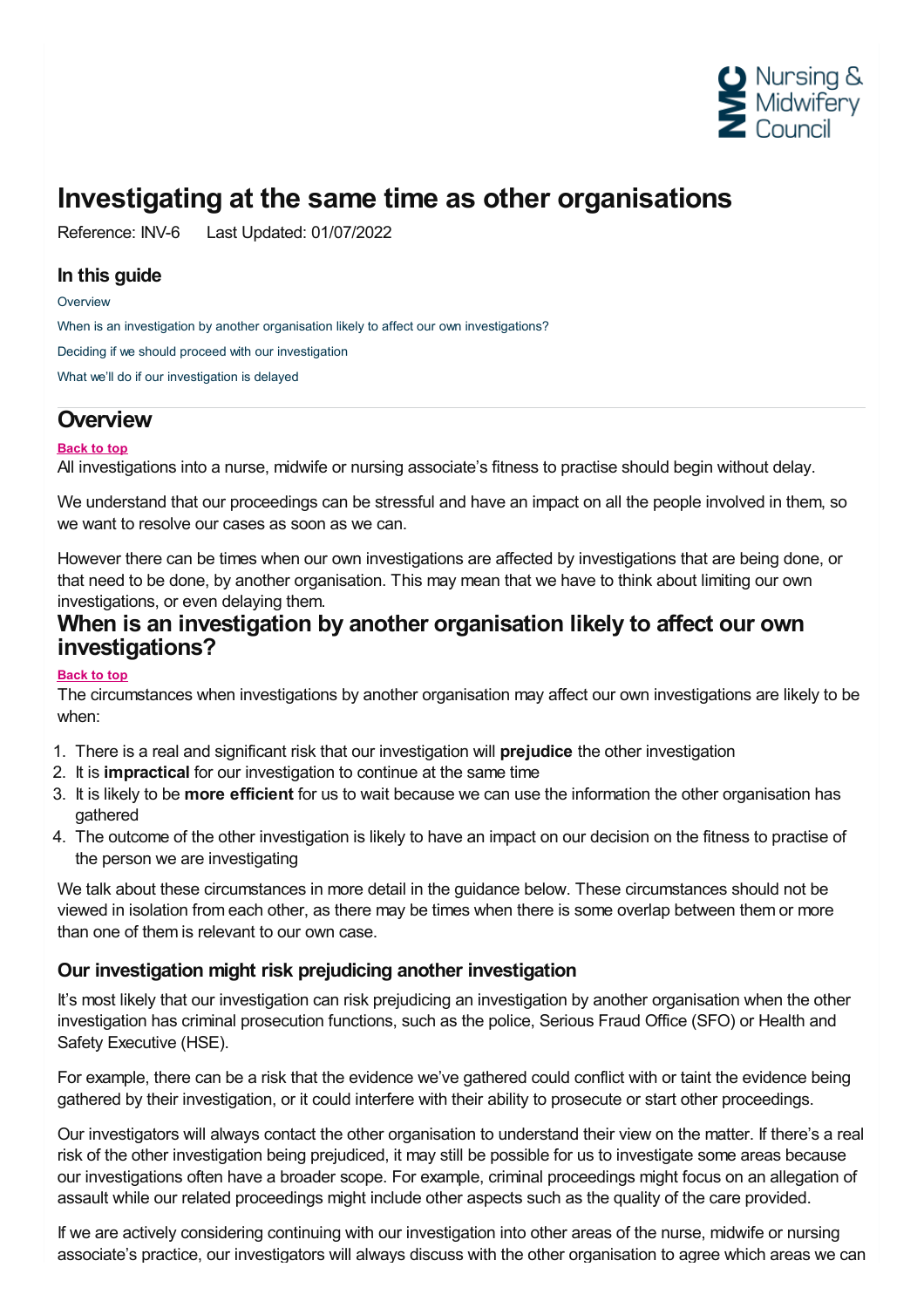associate's practice, our investigators will always discuss with the other organisation to agree which areas we can investigate. This could include agreement on which witnesses can be contacted and what subjects we can and cannot discuss with particular witnesses.

It's unlikely that our investigation will cause prejudice in cases where the nurse, midwife or nursing associate is not being directly investigated by the other investigating organisation. This could be where the setting in which they practise is the focus of the investigation. In these cases we'll still contact the other organisation as a precaution, and disclosure of documents or information from that party may help our investigation.

## **It's impractical to proceed**

In some cases the nature and scope of an investigation by another organisation will mean that it's not practical for our investigation to proceed. An example of this is where the police have seized all medical records as part of an ongoing investigation and there are no other lines of inquiry for us to look into.

# **It's more efficient to wait**

It can sometimes be significantly quicker, or otherwise more efficient, if we put our investigation on hold to allow the other organisation's investigation to conclude.

For example, if an employer is investigating a concern they may already have interviewed many of the witnesses we'd need to contact. This would have an impact on our case in terms of how much of the evidence is likely to be available.

Similarly, the nurse, midwife or nursing associate may have been able to address the problems in their practice under their employer's guidance. This might impact on whether we need to take the case any further (which ties in with the impact it has on our own fitness to practise decision - discussed below).

The other organisation may be better placed than us to carry out the investigation because of the nature or scale of the allegations. A good example of this might be a wide-ranging investigation into a serious public safety incident within a setting or healthcare organisation.

When we are considering efficiency we will need to think about the relevance of the evidence being gathered by the other organisation to our own investigations, and what benefit we think there would be to waiting for that [investigation](https://www.nmc.org.uk/ftp-library/ftpc-decision-making/evidence/) to conclude. We have separate guidance on the admissibility of such **evidence in our guidance library**.

# **It is likely to impact on our own decision on fitness to practise**

There can be times when the outcome of an investigation by another organisation is important for our own decision making in respect of the fitness to practise of the professional.

For example, if the Police were investigating alleged criminal offending which was not connected to a professional context, the outcome of the criminal investigation is likely to impact on our own decision on whether we need to take regulatory action at all.

Another example of this could be where another investigation is being carried out into major systemic failings within the professional's place of employment, which is relevant to the issues in the professional's practice that we are investigating. The result of this could be that we better understand the **["context"](https://www.nmc.org.uk/ftp-library/understanding-fitness-to-practise/taking-account-of-context/commitment-4/)** in which the issues occurred, and this in turn could impact on the view we take of the professional's fitness to practise. If this is the case we will need to carefully consider the impact that has on our own investigations, as it may be fairer for us not to conclude our investigation until the third party investigation has finished.

As we explain in our guidance on **["context"](https://www.nmc.org.uk/ftp-library/understanding-fitness-to-practise/taking-account-of-context/commitment-4/)** there may be times when we will need to proactively share information with other organisations if we identify that systems issues caused or contributed to a situation. When we do so we will also need to ask the other organisation whether they intend to conduct their own investigations into those systems issues and consider the impact that has on us progressing our own investigations.

<span id="page-1-0"></span>We have separate guidance on the **admissibility of the findings of other [organisations](https://www.nmc.org.uk/ftp-library/ftpc-decision-making/evidence/)**. **Deciding if we should proceed with our investigation**

#### **Back to top**

Where one or more of the four circumstances outlined above is met, this does not mean that we will automatically limit or stop our own investigations. What we will do is carefully consider what it means for our own investigation